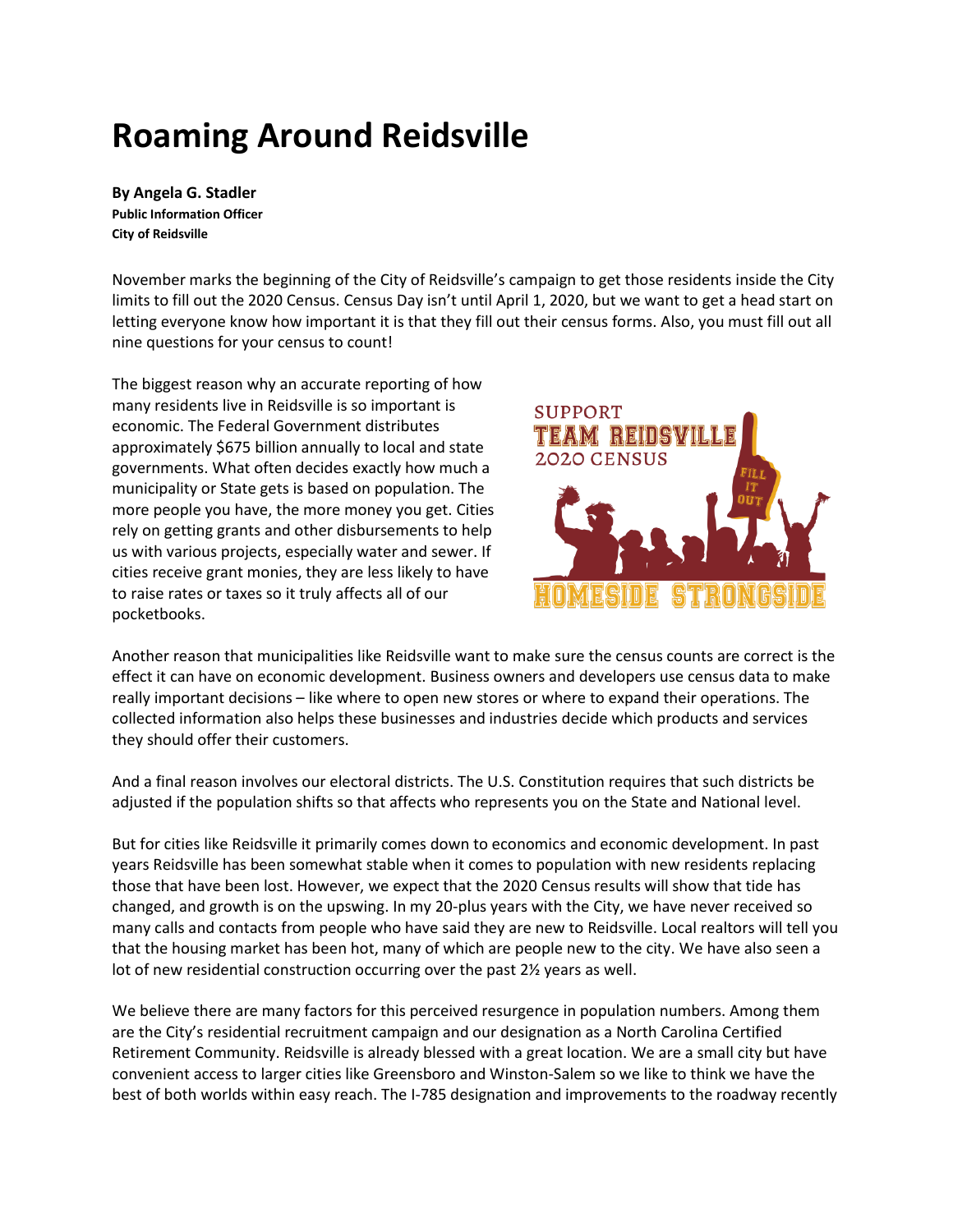announced by NCDOT will make us a "hop, skip and jump" away from the Piedmont Triad International Airport.

All of these factors we think have led to increased numbers of Reidsville residents, but if people don't fill out their census forms, we won't benefit from these changes. The US Census Bureau is doing everything it can to make it easier for citizens to be counted. Once you receive your 2020 Census information, you can respond in one of three ways – online, by phone or by mail. This is actually the first time people will have the ability to fill out their information online, either on a computer or mobile device.

By April 1, 2020, every home should have received an invitation to participate in the Census. You need to remember to record everyone that lives the majority of their time at your home, from newborn babies to senior citizens. If your newborn was born before April 1 but still isn't at home yet, count them. If your parents have come to live with you before April 1, count them.

Many people express concerns about what happens with this information once it is returned to the government. By law, the federal government cannot release **ANY** information from the census that identifies you, your home or business – not even to law enforcement agencies. Your answers can't be used against you by any government agency or court. And the Census Bureau will **NEVER** ask you for information like your social security number, money or donations, or bank and/or credit card account numbers. All census workers will be wearing the appropriate badge and credentials when they come to your home, but if you don't want them to stop by, you need to fill out the appropriate forms either online, by phone or by mail.

To learn more about the 2020 Census, visit our webpage at ReidsvilleCensus2020.ROCKS.

So, **TEAM REIDSVILLE**, let's have a strong showing on the 2020 Census! Complete your census by filling out all nine questions and make sure you turn it in.

Even though the census is still a few months away, there are still several events coming up during the month of November, including:

## **Upcoming Events & More:**

- **Friday, November 1,** is the deadline to reach the 400-subscriber goal for **voluntary curbside recycling** for residents and businesses within the Reidsville city limits. Residents and/or businesses must call Foothill Waste Solutions at 336-871-4055. At last count, we were REALLY CLOSE to the goal!
- **Saturday, November 2**, the Reidsville Appearance Commission will be holding a free shredding event behind City Hall. The **"Let's Shred" event** will be held from 9 a.m. until noon **OR** until the truck is filled!
- **Saturday, November 2,** the Reidsville Police Department will hold a **Church Safety Seminar** from 10 a.m.-12 noon at Jerusalem United Holy Church.
- **Week of November 4<sup>th</sup>,** the City's Public Services Division of the Public Works Department will begin weekly **curbside loose leaf pickup**. Residents should have their loose leaves in their yard near the curb or edge of the pavement (but away from storm drains or parked cars) by 7 a.m. on